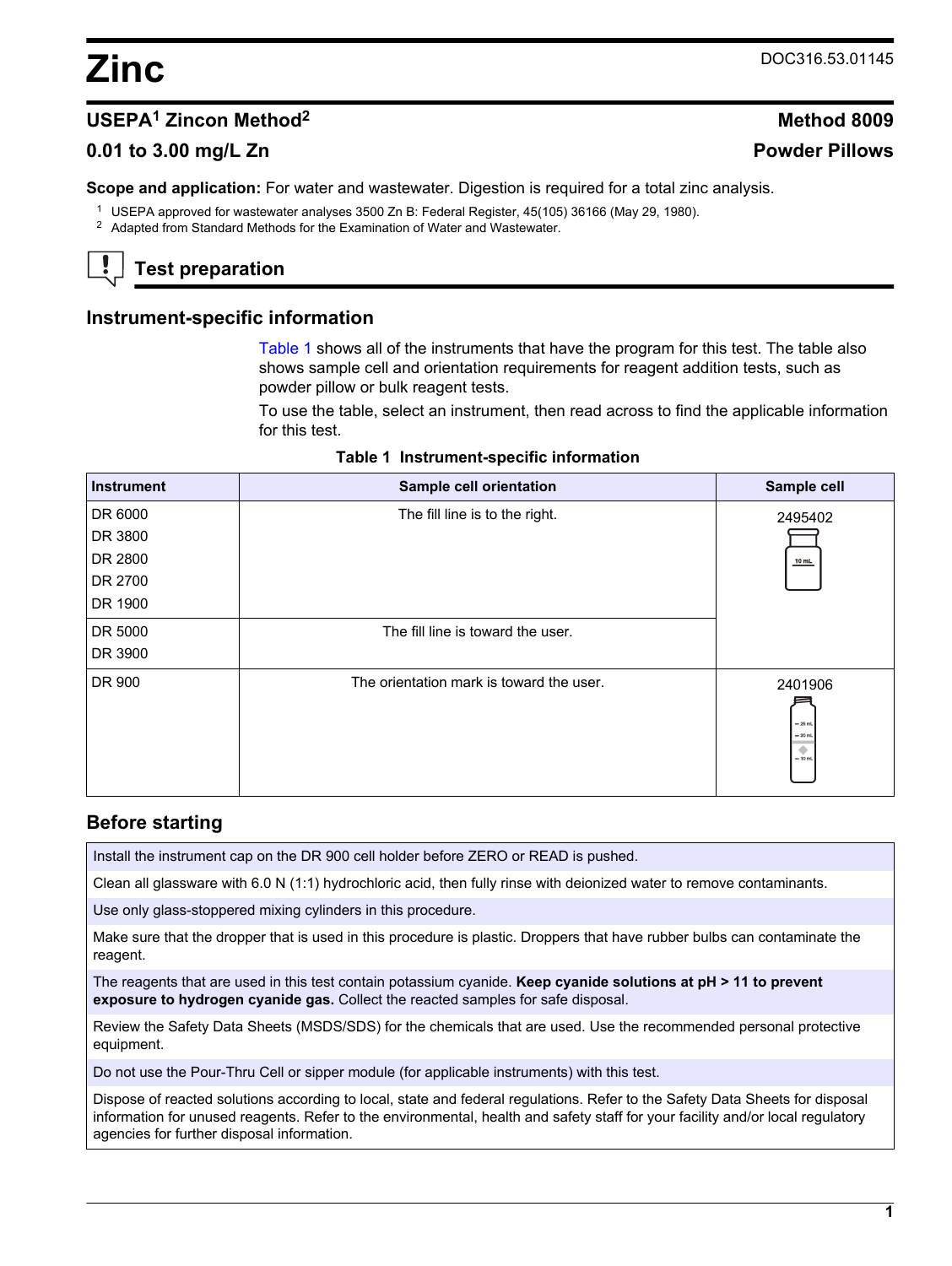## **Items to collect**

| <b>Description</b>                                                                                                                    | Quantity |
|---------------------------------------------------------------------------------------------------------------------------------------|----------|
| Cyclohexanone                                                                                                                         | $0.5$ mL |
| ZincoVer <sup>®</sup> 5 Reagent Powder Pillow, 20-mL                                                                                  |          |
| Mixing cylinder, graduated, 25 mL, glass stopper                                                                                      |          |
| Sample cells (For information about sample cells, adapters or light shields, refer to Instrument-<br>specific information on page 1.) |          |

Refer to [Consumables and replacement items](#page-5-0) on page 6 for order information.

## **Sample collection and storage**

- Collect samples in clean glass or plastic bottles that have been cleaned with  $6 \text{ N } (1:1)$ hydrochloric acid and rinsed with deionized water.
- To preserve samples for later analysis, adjust the sample pH to less than 2 with concentrated nitric acid (approximately 2 mL per liter). No acid addition is necessary if the sample is tested immediately.
- Keep the preserved samples at room temperature for a maximum of 6 months.
- Before analysis, adjust the pH to 4–5 with 5 N sodium hydroxide solution. Do not exceed pH 5 as zinc can precipitate. Do not add the reagent to samples with pH less than 4 because there is cyanide in the reagent.
- Correct the test result for the dilution caused by the volume additions.

## **Powder pillow procedure**



**2.** Fill a 25‑mL graduated mixing cylinder with 20 mL

of sample.



**3.** Add the contents of one ZincoVer 5 Reagent Powder Pillow to the mixing cylinder. Close the cylinder.



**4.** Shake the cylinder vigorously to dissolve the powder completely. Inconsistent readings can result if all the particles are not dissolved.

The sample should be orange. If the sample is brown or blue, the zinc concentration is too high or an interfering metal is present. Dilute the sample and repeat the test.

**1.** Start program **780 Zinc**. For information about sample cells, adapters or light shields, refer to [Instrument-specific](#page-0-1) [information](#page-0-1) on page 1.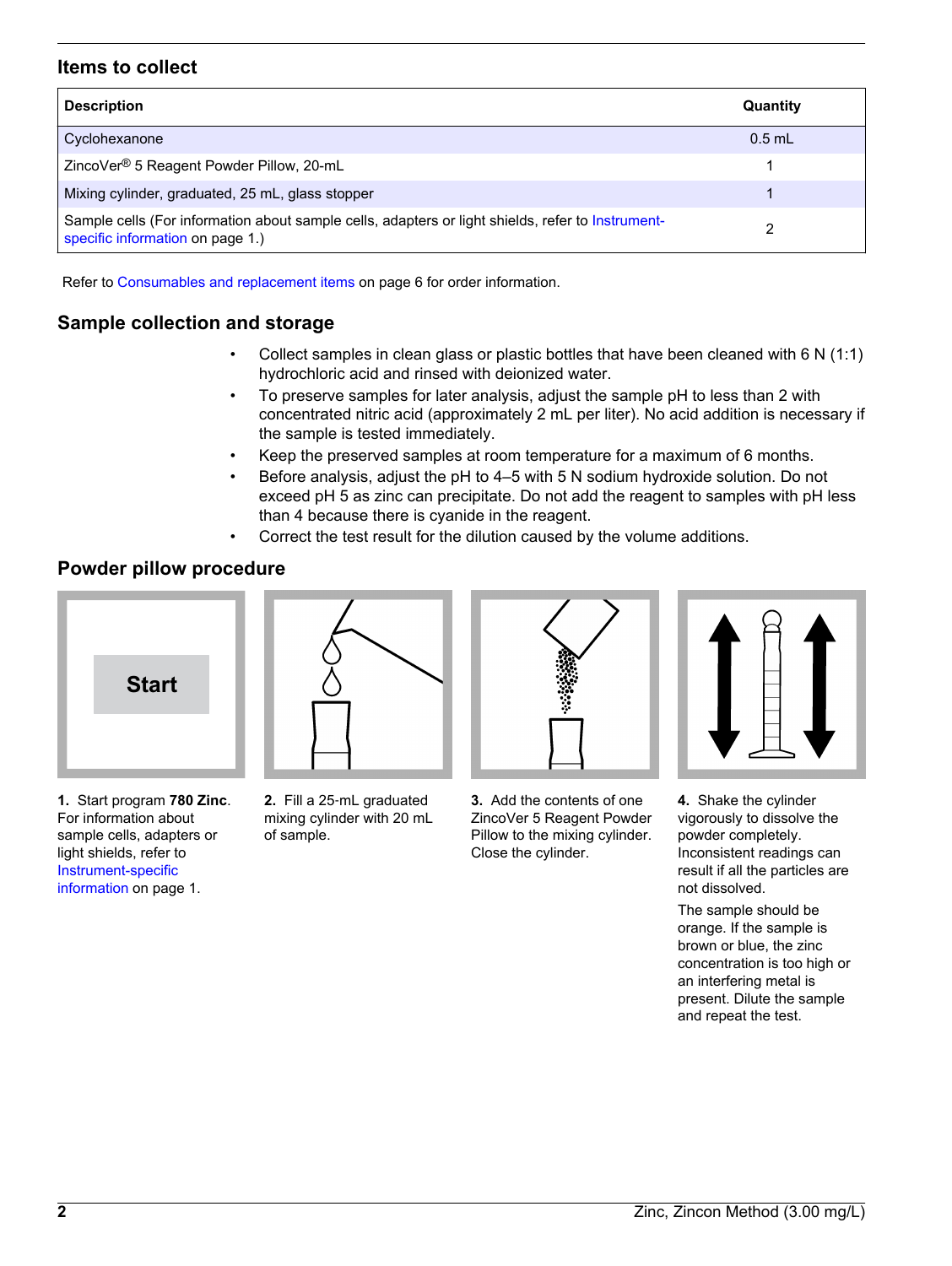

**5. Blank preparation:** Pour 10 mL of the solution into a sample cell.



**6. Prepared sample:** Use a plastic dropper to add 0.5 mL of cyclohexanone to the solution in the mixing cylinder.



**7.** Start the instrument timer. A 30‑second reaction time starts.



**8.** During the reaction period, close the mixing cylinder and vigorously shake the prepared sample. The sample becomes reddish-orange, brown or blue, depending on the zinc concentration.



**9.** Start the instrument timer. A 3‑minute reaction time starts. During the reaction period,

complete the next step.



**10.** Pour the prepared sample solution from the mixing cylinder into a second sample cell.



**11.** When the timer expires, clean the blank sample cell.



**12.** Insert the blank into the cell holder.



**13.** Push **ZERO**. The display shows 0.00 mg/L Zn.



**14.** Clean the prepared sample cell.



**15.** Insert the prepared sample into the cell holder.



**16.** Push **READ**. Results show in mg/L Zn.

# **Interferences**

| <b>Interfering substance</b> | Interference level |
|------------------------------|--------------------|
| Aluminum                     | More than 6 mg/L   |
| Cadmium                      | More than 0.5 mg/L |
| Copper                       | More than 5 mg/L   |
| Iron (ferric)                | More than 7 mg/L   |
| Manganese                    | More than 5 mg/L   |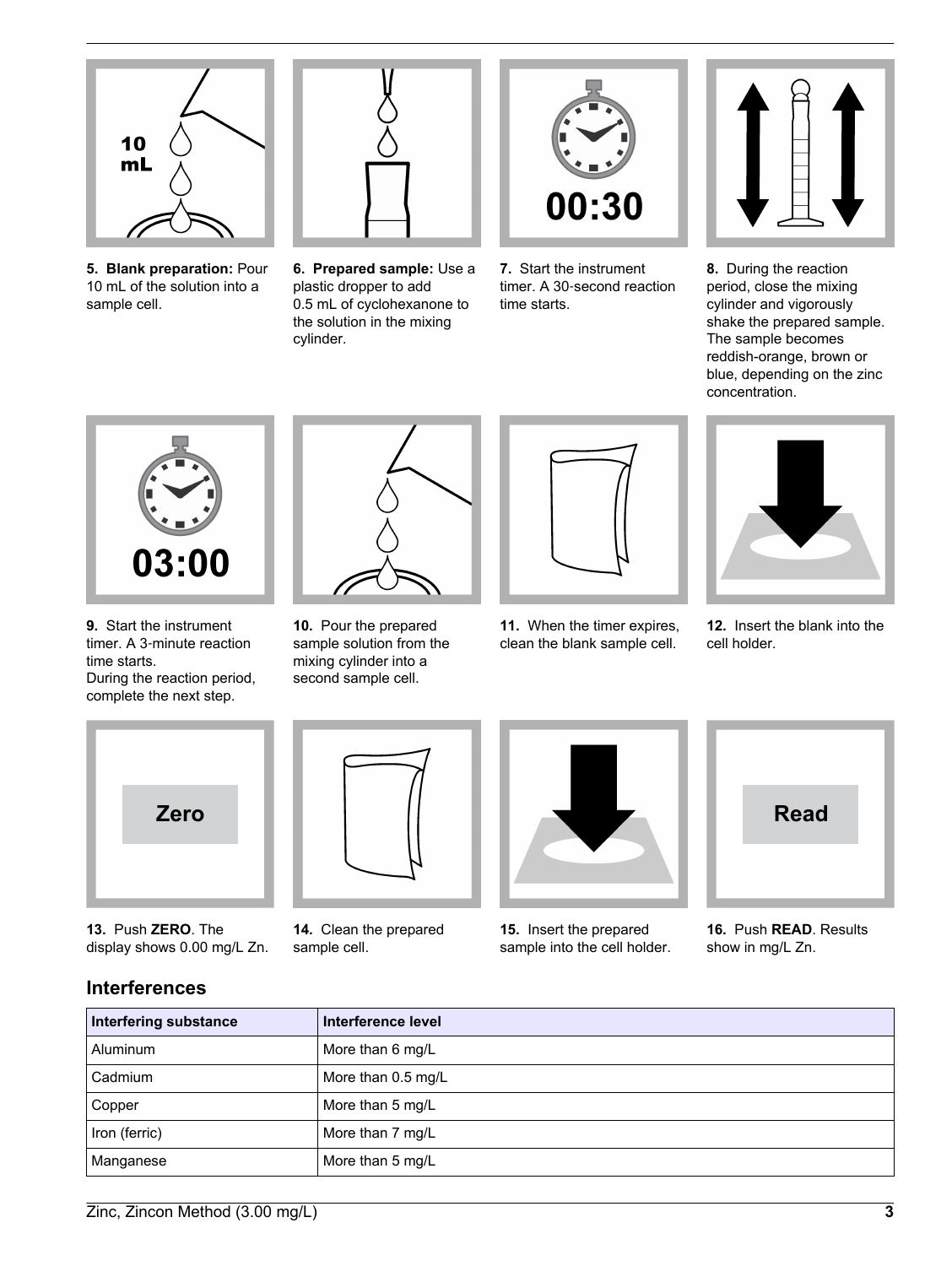| <b>Interfering substance</b>                    | Interference level                                                                                                                                                                                                                                                                                     |
|-------------------------------------------------|--------------------------------------------------------------------------------------------------------------------------------------------------------------------------------------------------------------------------------------------------------------------------------------------------------|
| Nickel                                          | More than 5 mg/L                                                                                                                                                                                                                                                                                       |
| Organic Material                                | Large amounts may interfere. Pretreat the sample with a digestion.                                                                                                                                                                                                                                     |
| Highly buffered samples or<br>extreme sample pH | Can prevent the correct pH adjustment (of the sample) by the reagents. Sample<br>pretreatment may be necessary. Adjust the pH to 4-5.                                                                                                                                                                  |
| Amino-tri(methylene phosphonic<br>acid) (AMP)   | Samples that contain AMP cause a negative interference. Digest the sample to remove<br>this interference (use the total phosphorus hot plate digestion, Method 8190).<br>Note: Be sure to adjust the pH of the sample after the digestion to pH 4-5 with sodium hydroxide<br>before the zinc analysis. |

## **Digestion**

For total zinc determinations, the sample must be digested with heat and acid to make sure that all forms of the metal are measured. The steps that follow can be used for a mild digestion.

*Note: The following procedure is the USEPA mild digestion procedure. Refer to the Water Analysis Guide for more digestion procedures.*

- **1.** Add concentrated nitric acid to the sample with a glass serological pipet and pipet filler:
	- If the sample was acidified for preservation, add 3 mL of nitric acid to 1 liter of the preserved sample.
	- If the sample was not acidified for preservation, add 5 mL of nitric acid to 1 liter of sample.
- **2.** Transfer 100 mL of acidified sample to a 250-mL Erlenmeyer flask.
- **3.** Add 5 mL of 1:1 hydrochloric acid.
- **4.** Put the sample on a hot plate at 95 °C (203 °F) until 15–20 mL of the sample remains. Make sure that the sample does not boil.
- **5.** Put the cooled sample through a 0.45-µm filter to remove any insoluble material.
- **6.** Adjust the pH of the digested sample to pH 4–5 with 5.0 N sodium hydroxide. Do not exceed pH 5 as zinc may precipitate.
- **7.** Quantitatively transfer the sample to a 100-mL volumetric flask and dilute to the mark with deionized water.

# **Accuracy check**

## **Standard additions method (sample spike)**

Use the standard additions method (for applicable instruments) to validate the test procedure, reagents and instrument and to find if there is an interference in the sample. Items to collect:

- 25-mg/L Zinc Voluette® Ampule Standard Solution
- Ampule breaker
- Pipet, TenSette®, 0.1–1.0 mL and tips
- Mixing cylinders, 25-mL (3)
- **1.** Use the test procedure to measure the concentration of the sample, then keep the (unspiked) sample in the instrument.
- **2.** Go to the Standard Additions option in the instrument menu.
- **3.** Select the values for standard concentration, sample volume and spike volumes.
- **4.** Open the standard solution.
- **5.** Prepare three spiked samples: use the TenSette pipet to add 0.1 mL, 0.2 mL and 0.3 mL of the standard solution, respectively, to three 20-mL portions of fresh sample. Mix well.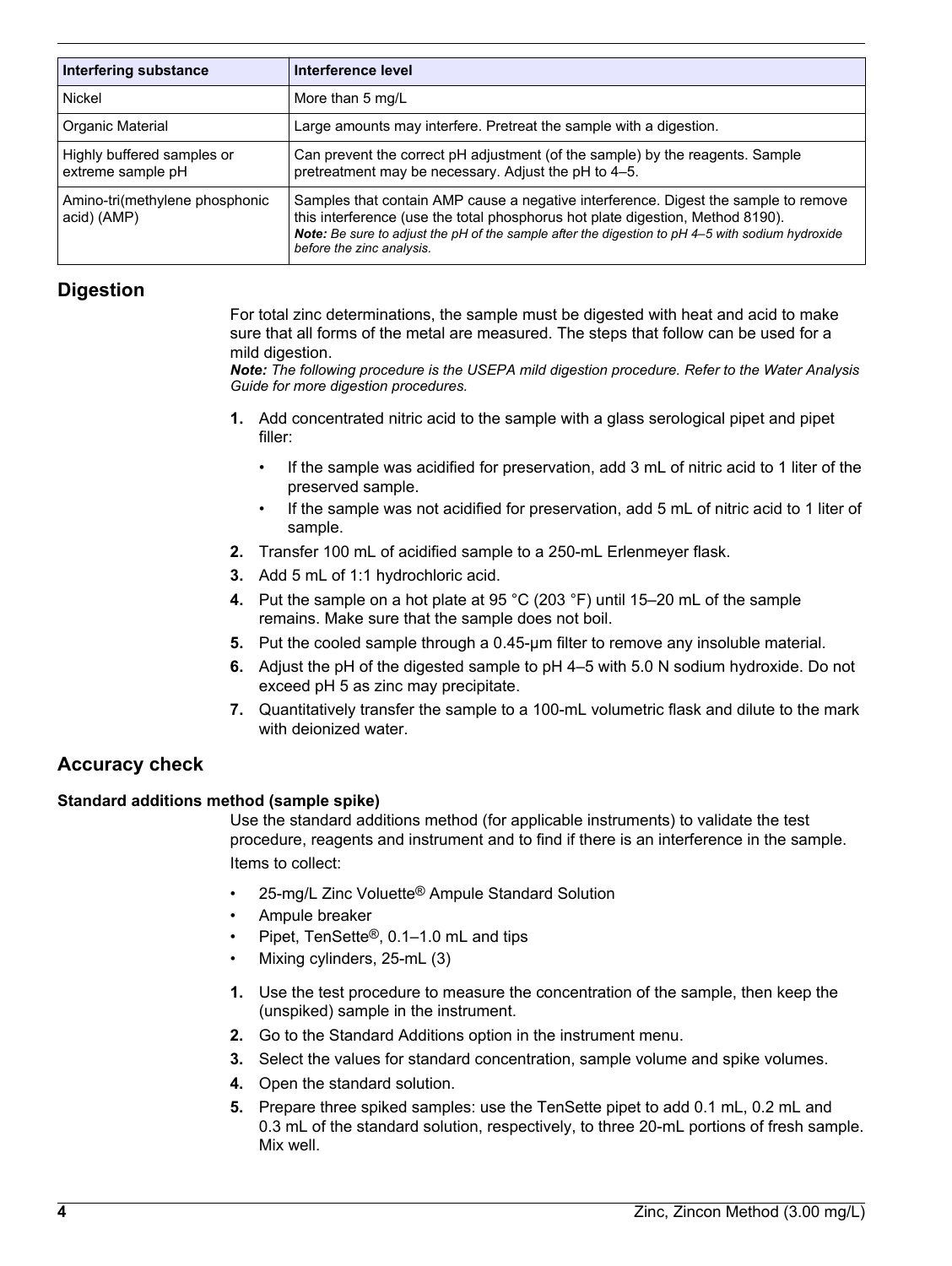- **6.** Use the test procedure to measure the concentration of each of the spiked samples. Start with the smallest sample spike. Measure each of the spiked samples in the instrument.
- **7.** Select **Graph** to compare the expected results to the actual results.

*Note: If the actual results are significantly different from the expected results, make sure that the sample volumes and sample spikes are measured accurately. The sample volumes and sample spikes that are used should agree with the selections in the standard additions menu. If the results are not within acceptable limits, the sample may contain an interference.*

#### **Standard solution method**

Use the standard solution method to validate the test procedure, the reagents and the instrument.

Items to collect:

- 100-mg/L zinc standard solution
- 1-L volumetric flask, Class A
- 10-mL volumetric pipet, Class A and pipet filler safety bulb
- Deionized water
- **1.** Prepare a 1.00-mg/L zinc standard solution as follows:
	- **a.** Use a pipet to add 10.00 mL of 100-mg/L zinc standard solution into the volumetric flask.
	- **b.** Dilute to the mark with deionized water. Mix well. Prepare this solution daily.
- **2.** Use the test procedure to measure the concentration of the prepared standard solution.
- **3.** Compare the expected result to the actual result.

*Note: The factory calibration can be adjusted slightly with the standard adjust option so that the instrument shows the expected value of the standard solution. The adjusted calibration is then used for all test results. This adjustment can increase the test accuracy when there are small variations in the reagents or instruments.*

#### **Method performance**

The method performance data that follows was derived from laboratory tests that were measured on a spectrophotometer during ideal test conditions. Users can get different results under different test conditions.

| Program | <b>Standard</b> | Precision (95% confidence interval) | <b>Sensitivity</b><br>Concentration change per 0.010 Abs change |
|---------|-----------------|-------------------------------------|-----------------------------------------------------------------|
| 780     | 1.00 mg/L Zn    | 0.97-1.03 mg/L Zn                   | $0.013$ mg/L Zn                                                 |

## **Summary of method**

Zinc and other metals in the sample are complexed with cyanide. Adding cyclohexanone causes a selective release of zinc. The zinc reacts with 2-carboxy-2'-hydroxy-5' sulfoformazyl benzene (zincon) indicator to form a blue-colored species. The blue color is masked by the brown color from the excess indicator. The intensity of the blue color is proportional to the amount of zinc present. The measurement wavelength is 620 nm for spectrophotometers or 610 nm for colorimeters.

#### **Pollution prevention and waste management**

Reacted samples contain potassium cyanide and must be disposed of as a hazardous waste. Dispose of reacted solutions according to local, state and federal regulations.